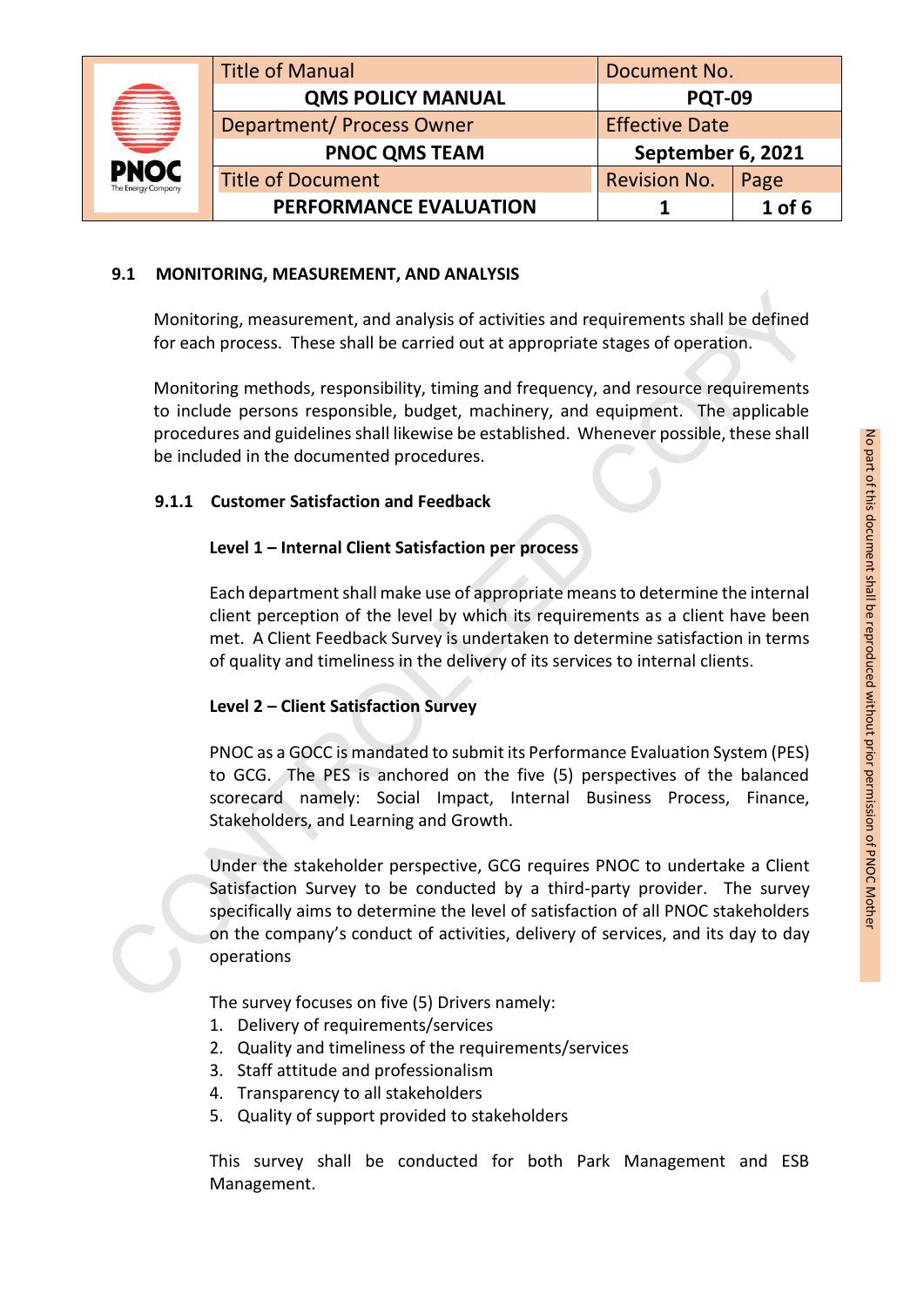|                                   | <b>Title of Manual</b>           | Document No.          |          |
|-----------------------------------|----------------------------------|-----------------------|----------|
|                                   | <b>QMS POLICY MANUAL</b>         | <b>PQT-09</b>         |          |
|                                   | <b>Department/ Process Owner</b> | <b>Effective Date</b> |          |
| ═                                 | <b>PNOC QMS TEAM</b>             | September 6, 2021     |          |
| <b>PNOC</b><br>The Energy Company | <b>Title of Document</b>         | <b>Revision No.</b>   | Page     |
|                                   | PERFORMANCE EVALUATION           |                       | $2$ of 6 |

### **9.1.3 Analysis and Evaluation**

PNOC shall analyze and evaluate appropriate data and information arising from monitoring and measurement to ensure: performance and effectiveness of the quality management system, whether planning has been implemented effectively, the need for improvements in the quality management system.

### **a. Plan Monitoring**

Each department is required to submit to the Strategy Management Office (SMO) a quarterly Accomplishment Report based on their approved Work Plans. Monitoring is done to ensure that Work Plans are being implemented as targeted. This is a tool that can be used to determine if the company is working towards achieving the set goals. This stage covers the monitoring of plans/targets or commitments set by the company and the departments and subsidiaries. These accomplishments are reviewed against set plans/targets. The reviewed accomplishments are consolidated and reported to management for information and appropriate action especially when deviations are identified. The consolidated accomplishments of the departments are presented during the Midyear Assessment and the Planning and Budgeting Session. The consolidated accomplishments are then endorsed to the President for his approval and is released to concerned parties when approved. **PNOC shall analyze and evaluate appropriate data and information arising from<br>monitoring and measurement to ensure: performance and effectiveness of the<br>quality management system, whether planning has been implemented<br>eff** 

## **b. Budget Monitoring**

Budget Monitoring is a budget accountability phase of the budget process to prepare realignment/augmentation with sound recommendations to the President for decision. Realignment is the reallocation of budget sources or savings of one to another expenditure item found to be insufficient to continue the implementation of programs or operation of the company. Realignment is also applicable for capital expenditure budget that remains unexpended. Augmentation is increasing the budget level of an expenditure item or program whose financial resources are determined to be insufficient when implemented and subsequently evaluated. There are two types of budget realignment/augmentation: one is the company-wide realignment/augmentation provided for in the GAA – Special Provision applicable to PNOC wherein a report shall be submitted to the House Committee on Appropriations and the Senate Committee on Finance, including the DBM, within thirty (30) days after such adjustment are made. Another type common to all is the department-wide Budget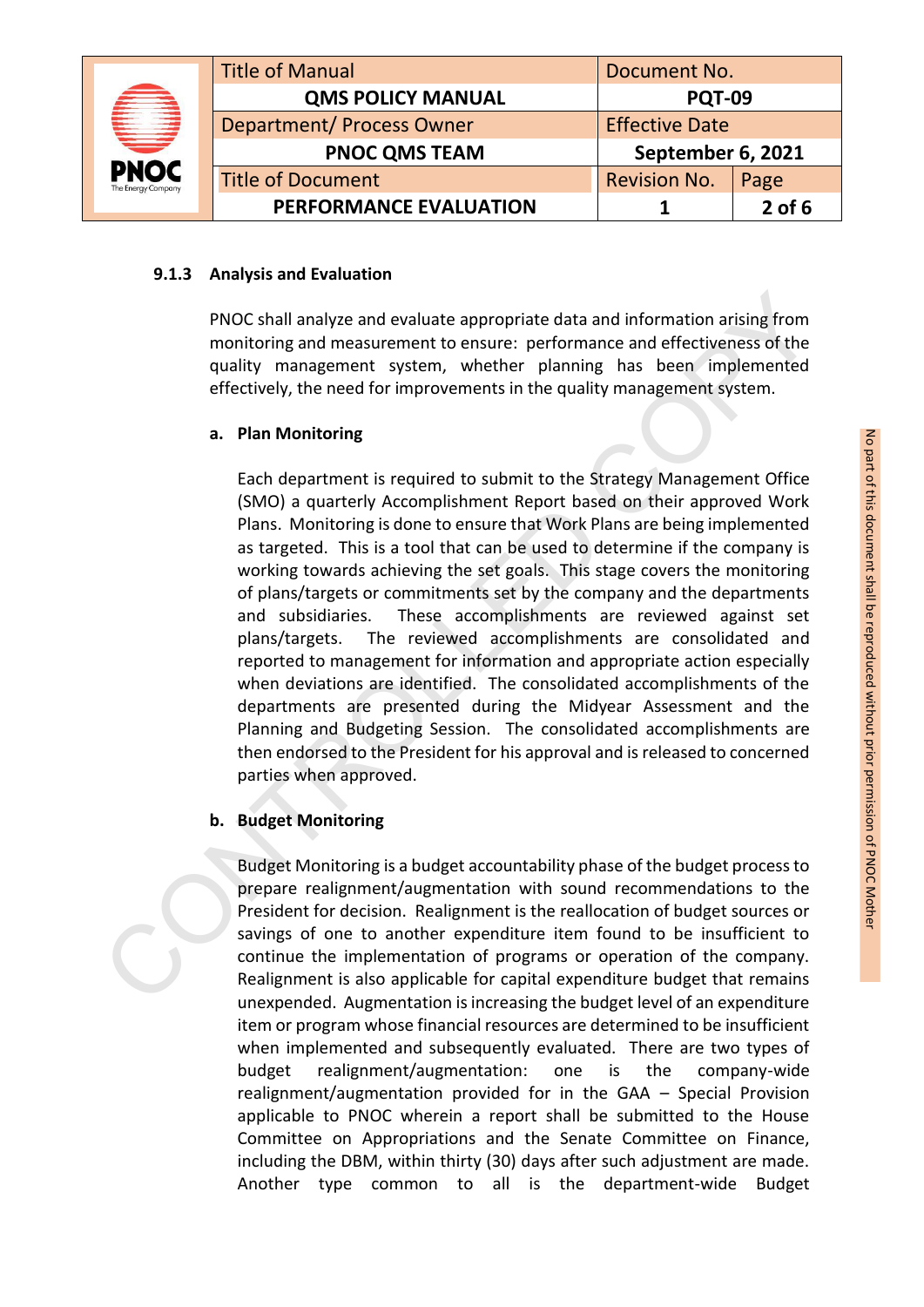|                                   | <b>Title of Manual</b><br>Document No. |                       |          |
|-----------------------------------|----------------------------------------|-----------------------|----------|
|                                   | <b>QMS POLICY MANUAL</b>               | <b>PQT-09</b>         |          |
|                                   | <b>Department/ Process Owner</b>       | <b>Effective Date</b> |          |
| ⋿                                 | <b>PNOC QMS TEAM</b>                   | September 6, 2021     |          |
| <b>PNOC</b><br>The Energy Company | <b>Title of Document</b>               | <b>Revision No.</b>   | Page     |
|                                   | <b>PERFORMANCE EVALUATION</b>          |                       | $3$ of 6 |

Realignment/Augmentation. The details of the systems and procedures on budget realignment/augmentation are discussed in the Financial Planning process.

## **c. Budget Utilization**

Ensures that all financial obligations have an approved budget before payment. This covers Approved Budget for Capital Outlay, Maintenance and Other Operating Expenses and Personnel Services expenses of the company on a per-year basis.

# **d. Strategic Performance Management System (SPMS)**

PNOC adopts the Strategic Performance Management System (SPMS) pursuant to the Civil Service Commission (CSC) Memorandum Circular No. 6, s. 2012, articulating the guidelines in the establishment and implementation of agency Strategic Performance Management System. The SPMS aims to (a) concretize the linkage of the organizational performance with the Philippine Energy Plan (PEP), Philippine Development Plan (PDP) as the company mandate as provided in Presidential Decree 334 as amended, (b) ensure organizational effectiveness and improvement of individual employee efficiency by cascading institutional accountabilities to the various levels of the organization anchored on the establishment of rational and factual basis for performance targets and measures, (c) foster development of employee performance and efficiency vis-à-vis PNOC's Vision, Mission, Core Values and strategic priorities leasing to a high-performance culture, and (d) provide objective performance rating system which serves as the basis for performance-performance based tenure and incentives systems. budget realignment/augmentation are discussed in the Financial Planning<br>process.<br> **C.** Budget Utilization<br>
Ensures that all financial obligations have an approved budget before<br>
Ensures that all financial obligations have

SPMS involves monitoring and evaluation of OPCRs, DPCRs, and IPCRs through the Performance Management Team (PMT). The supervising SVP evaluates the implementation and achievement of the OPCRS, while the Department Managers or Division Chiefs evaluate the IPCRs. The PMT validates the rating. The validated rating shall be the basis of the following:

- Granting of Performance-Based Bonus (PBB)
- Learning and development intervention
- Promotion
- Disciplinary action, as governed by Civil Service Rules

#### **e. Internal Audit**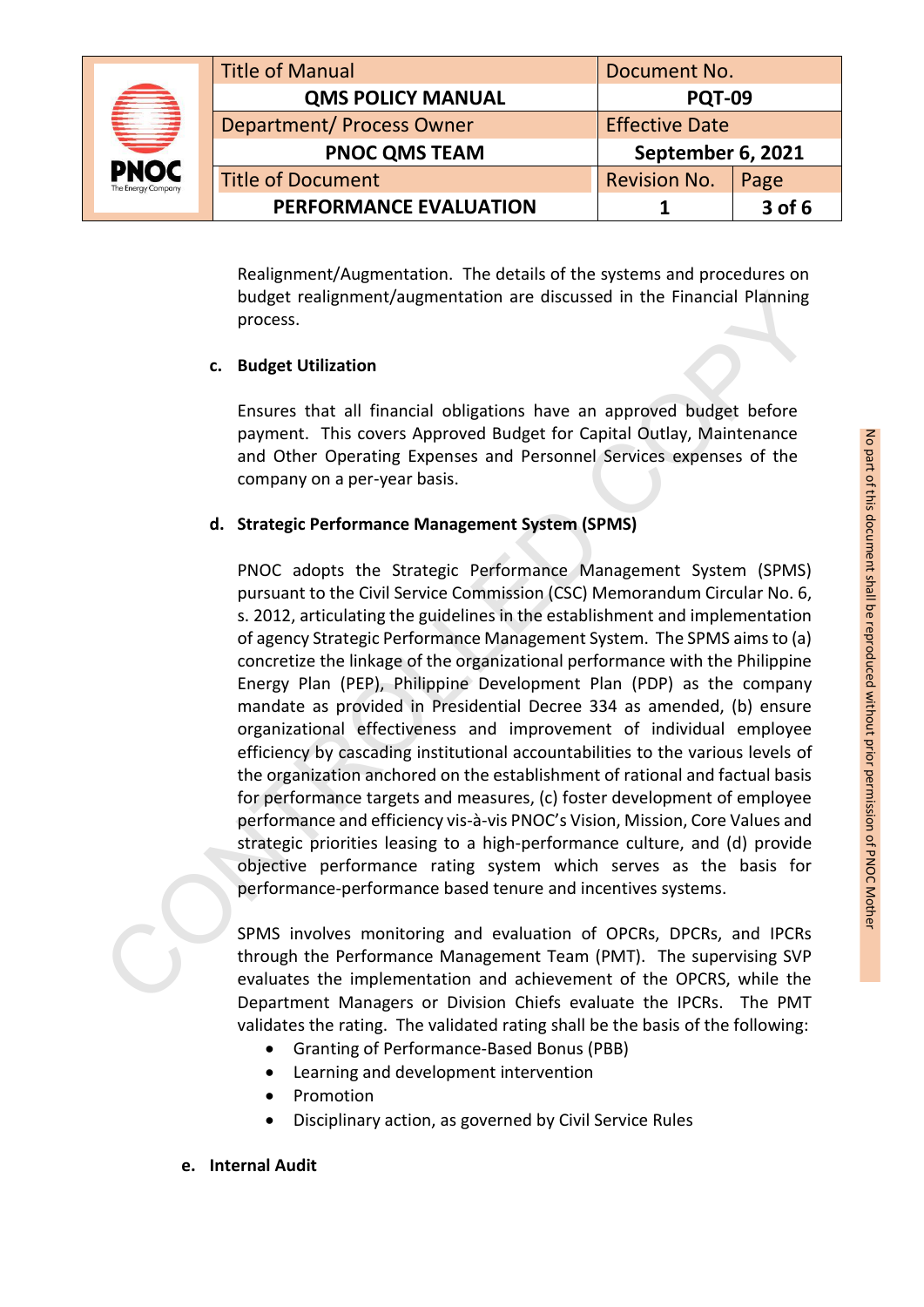|  |                                        | <b>Title of Manual</b>           | Document No.          |        |
|--|----------------------------------------|----------------------------------|-----------------------|--------|
|  | ₩<br><b>PNOC</b><br>The Energy Company | <b>QMS POLICY MANUAL</b>         | <b>PQT-09</b>         |        |
|  |                                        | <b>Department/ Process Owner</b> | <b>Effective Date</b> |        |
|  |                                        | <b>PNOC QMS TEAM</b>             | September 6, 2021     |        |
|  |                                        | <b>Title of Document</b>         | <b>Revision No.</b>   | Page   |
|  |                                        | PERFORMANCE EVALUATION           |                       | 4 of 6 |

The Internal Audit Office monitors and evaluates organizational practices to promote operational efficiency/effectiveness/economy/ethics (4Es) maintains accountability for results; ensures that funds are utilized to attain objectives and compliance with policies, laws, rules, and regulations by PNOC and its subsidiaries. Internal audit reports shall be submitted directly to the PNOC Board.

### **9.2 Internal QMS/IMS Audit**

PNOC shall establish an Internal QMS/IMS Audit Team. Internal QMS/IMS audit shall be conducted at least once a year at the Head Office and each of the energy businesses. This is to determine whether the QMS conforms to planned arrangements such as those defined in the policy, objectives and targets, control plans, procedures, to the requirements of the reference standard (ISO 9001:2015, and in the case of IMS, ISO 14001:2015 and ISO 45001:2018) and other requirements of the QMS/IMS. This is also to ensure that the QMS is effectively implemented and maintained. promote operational efficiency/effectiveness/economy/ethitis (4Es) maintains<br>accuuntability for results; ensuers that funds are utilized to attain objectives and<br>compliance with policies, laws, rules, and regulations by PN

PNOC shall maintain an internal audit program based on the status and importance of the processes to be audited, and the results of previous audits. The frequency and schedules, scope, and criteria for auditing shall be set in agreement with concerned parties.

Auditors conducting the audits shall not audit their own work to ensure the objectivity and impartiality of the audit process. Internal Auditors shall be appropriately trained.

The results of the audit shall be reported to the Chairman of the QMS/IMS. This shall be included in the agenda of the Management Review. The management of the audited area shall ensure that actions are taken to eliminate the detected nonconformities and their causes without undue delay. Audit follow-up shall be done to see actions taken on internal audit results. The implementation and effectiveness of the actions shall be verified.

#### **9.3 Management Review**

Two-level management reviews shall be conducted at least once a year. The first level is the department level management review for the energy business, which shall be described further in their respective IMS Policy Manual.

The second level is at Top Management Level described below.

The review of the QMS shall be conducted by the PNOC Management Review Committee. The review shall determine the continuing suitability, adequacy, and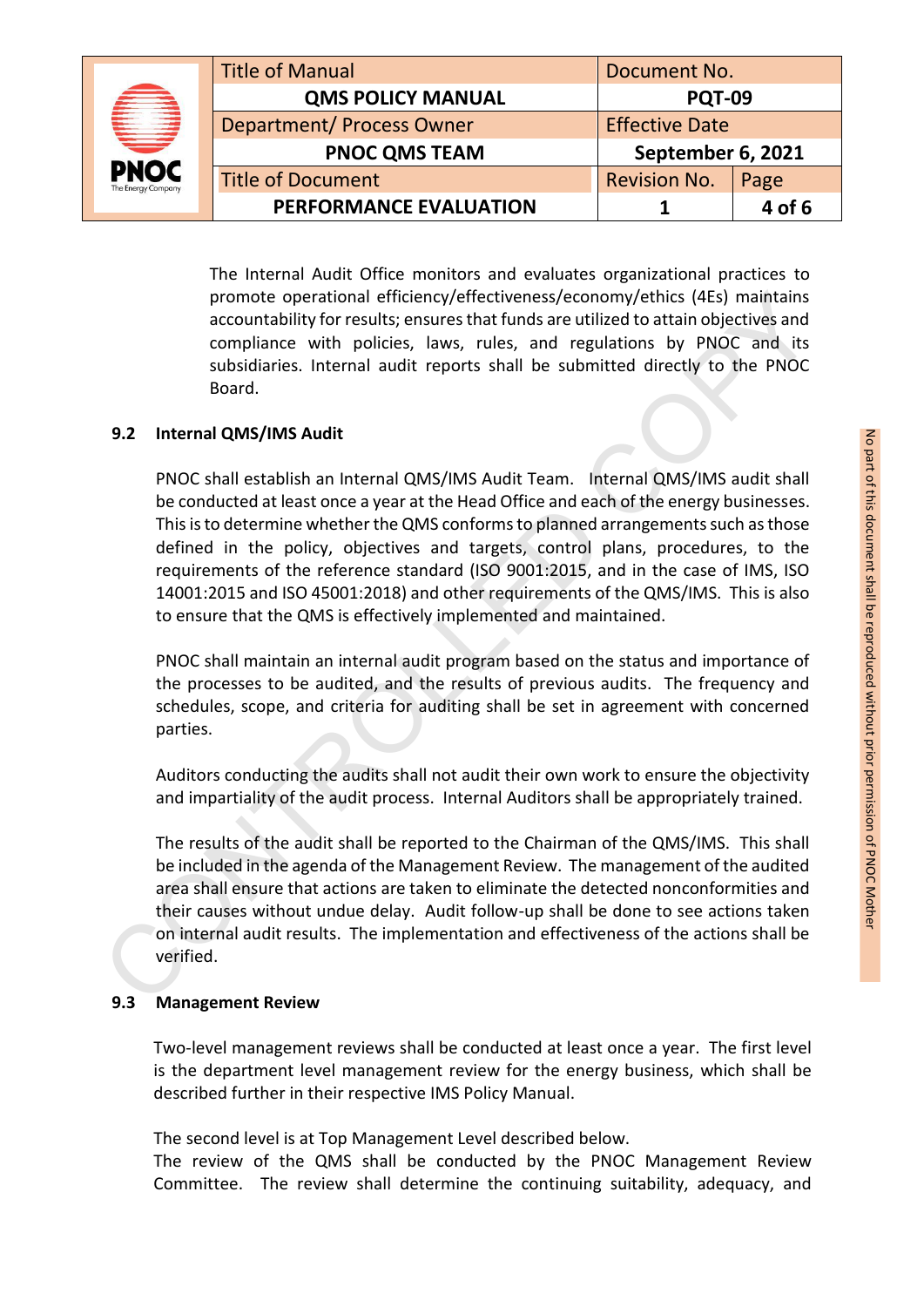|                                   | <b>Title of Manual</b><br>Document No. |                       |          |
|-----------------------------------|----------------------------------------|-----------------------|----------|
|                                   | <b>QMS POLICY MANUAL</b>               | <b>PQT-09</b>         |          |
|                                   | <b>Department/ Process Owner</b>       | <b>Effective Date</b> |          |
| ⋿                                 | <b>PNOC QMS TEAM</b>                   | September 6, 2021     |          |
| <b>PNOC</b><br>The Energy Company | <b>Title of Document</b>               | <b>Revision No.</b>   | Page     |
|                                   | PERFORMANCE EVALUATION                 |                       | $5$ of 6 |

effectiveness of the QMS. The review shall also include the identification of improvement opportunities and the need for possible changes to the QMS in light of new developments that may affect the implementation and maintenance of the system.

| improvement opportunities and the need for possible changes to the QMS in light of<br>new developments that may affect the implementation and maintenance of the system. |                                                                                                                                                                                                                                       |
|--------------------------------------------------------------------------------------------------------------------------------------------------------------------------|---------------------------------------------------------------------------------------------------------------------------------------------------------------------------------------------------------------------------------------|
| The Management Review Committee shall be composed of:                                                                                                                    |                                                                                                                                                                                                                                       |
| Chairperson:                                                                                                                                                             | President and CEO                                                                                                                                                                                                                     |
| Co-Chairperson:                                                                                                                                                          | <b>SVP Energy Business</b>                                                                                                                                                                                                            |
| Co-Chairperson:                                                                                                                                                          | <b>SVP Energy Investment</b>                                                                                                                                                                                                          |
| Co-Chairperson:                                                                                                                                                          | SVP Finance and Admin                                                                                                                                                                                                                 |
| Facilitator:                                                                                                                                                             | Manager, Strategy Management Office                                                                                                                                                                                                   |
| Review Committee Member:                                                                                                                                                 | <b>Audit Manager</b><br><b>Admin Services Manager</b><br>Asset Management Manager<br>Legal Manager<br><b>Accounting Manager</b><br><b>Treasury manager</b><br>QMS Team members, representative(s) from Park Management Department and |
| be invited to the Management Review when necessary.                                                                                                                      | Energy Supply Base Department, and other PNOC Management or key personnel may                                                                                                                                                         |
| 9.3.1<br><b>Review Methods</b>                                                                                                                                           |                                                                                                                                                                                                                                       |
|                                                                                                                                                                          | Management Review of the QMS shall be conducted at least once a year. To<br>allow the management to carry out a meaningful review, necessary information<br>and data shall be collected and made available during the review process. |
| 9.3.2<br><b>Review Inputs</b>                                                                                                                                            |                                                                                                                                                                                                                                       |
| following:                                                                                                                                                               | The agenda for the management reviews shall include, but not limited to the                                                                                                                                                           |

## **9.3.1 Review Methods**

## **9.3.2 Review Inputs**

The agenda for the management reviews shall include, but not limited to the following:

- 9.3.2.1 Operational performance to include the following, if applicable
	- Service conformity
	- Customer feedback
	- Communication from relevant stakeholders, including complaints
	- Compliance with legal and other requirements